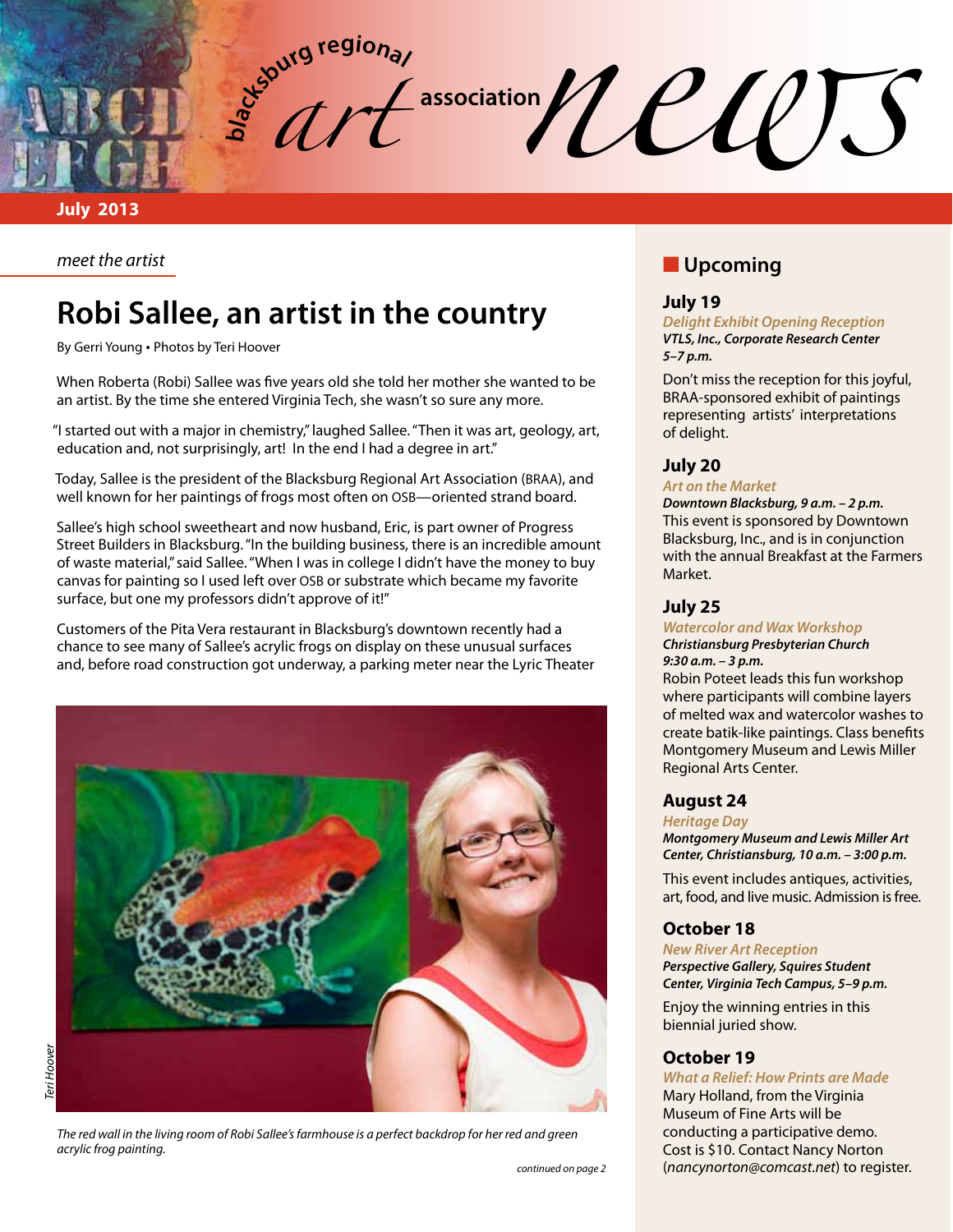## Sallee *continued from page 1*

sported her frog touch as well. She often inks and paints detailed elevation renderings of houses her husband's company is building.

Over the years, Sallee concentrated mostly on raising her family of five children and working occasional jobs. She dabbled in various creative pursuits like making jewelry and sometimes "getting manic about it." Lots of beads and craft fairs fulfilled her creative needs.

Friendly and soft spoken, Sallee can easily be considered just a little edgy or offbeat with occasional spikey hair in a mix of colors, not to mention her penchant for painting frogs. About 14 years ago, her mother in law gave them a dining table. With her family's approval, she painted the table with a tableau featuring the favorite meal



*Robi Sallee's life is one of constant happenings, as depicted here at the main door to her country home. Standing with her is daughter Sarah, 15, while daughter, Grace, 11, entertains one of the four family dogs. Somehow it seems fitting that frog paintings should be added to the mix.* 

of each family member. When she got the urge to change the painting, the table became the scene of a picnic complete with ants. Scraping off the paint in between each edition, the final artwork became graffiti added to by anyone with a paintbrush and the inspiration.

That table is still in Sallee's possession and will soon have

the perfect home. In January of this year, the Sallee family moved to the country off Price's Fork Road in Blacksburg. An old garage building on their land is earmarked to become an art studio and the new home for the old table.

The story of this move to the country is worth telling. Thirty years ago Sallee's husband saw the big white farmhouse of his dreams. He knew if it ever came on the market he would love to live there. His dreams would come true in 2013.

"Eric invested in a house in Austin, Texas, and rented it out for several years," said Robi. "Early this year, the realtor handling it called and said Robert Plant, lead vocalist and lyricist of the rock band Led Zeppelin, wanted the Austin house. At first he rented it and later said he wanted to buy it. We received his deposit check on a Wednesday.

"That Saturday, my husband heard about a house and 20 acres for sale. As he listened to the description of the place, he just knew it was the house he had fallen in love with so many years before. On Sunday, we looked at it and, on Monday, made an offer!" said Robi.

The Sallee family moved from a house on a small lot in a development to the rolling 20 acres with main house, five outbuildings, beautiful gardens, a spring and a view. The Sallee family has five children, four dogs and three parakeets. Grace, twins Caroline and Sarah, and Anna, ages 11-18, live at home and quickly adjusted to the country place. The four dogs like it so much they don't want to come inside. Sallee spent much of her growing years in the country outside of Roanoke, so she was thrilled to move as well.

*continued on page 3*

# **n** Exhibit Opportunities

## **Art on the Market**

## **July 20**

#### Downtown Blacksburg

This annual event is sponsored by Downtown Blacksburg, Inc., and is offered in conjunction with Breakfast at the Farmers Market. Applications to exhibit are available at *www.downtownblacksburg.com*.

## **Steppin' Out 2013**

## **August 2–3**

#### Downtown Blacksburg

This street festival fills the downtown historic district with artists and craftspeople and three stages of music and entertainment. 16' x 10' spaces are \$150. For more information, visit *www.BlacksburgSteppinOut.com*.

## **Heritage Day**

## **August 24**

Montgomery Museum and Lewis Miller Regional Art Center, Christiansburg

Artists are invited to bring work to show and also work on site. The museum is also seeking donations of works for a silent auction. For more information, contact Sue Farrar at *director@montgomerymuseum.org*.

## **New River Art Entries Accepted Until August 29**

#### **October 2 – November 7**

Perspective Gallery, Squires Student Center, Virginia Tech

If you only apply for one juried show in 2013, make this the one!

There's still time to enter this biennial show that now features a fully automated online submission process at *www.callforentry.org*.

The opening reception is 5–9 p.m. on Oct. 18.

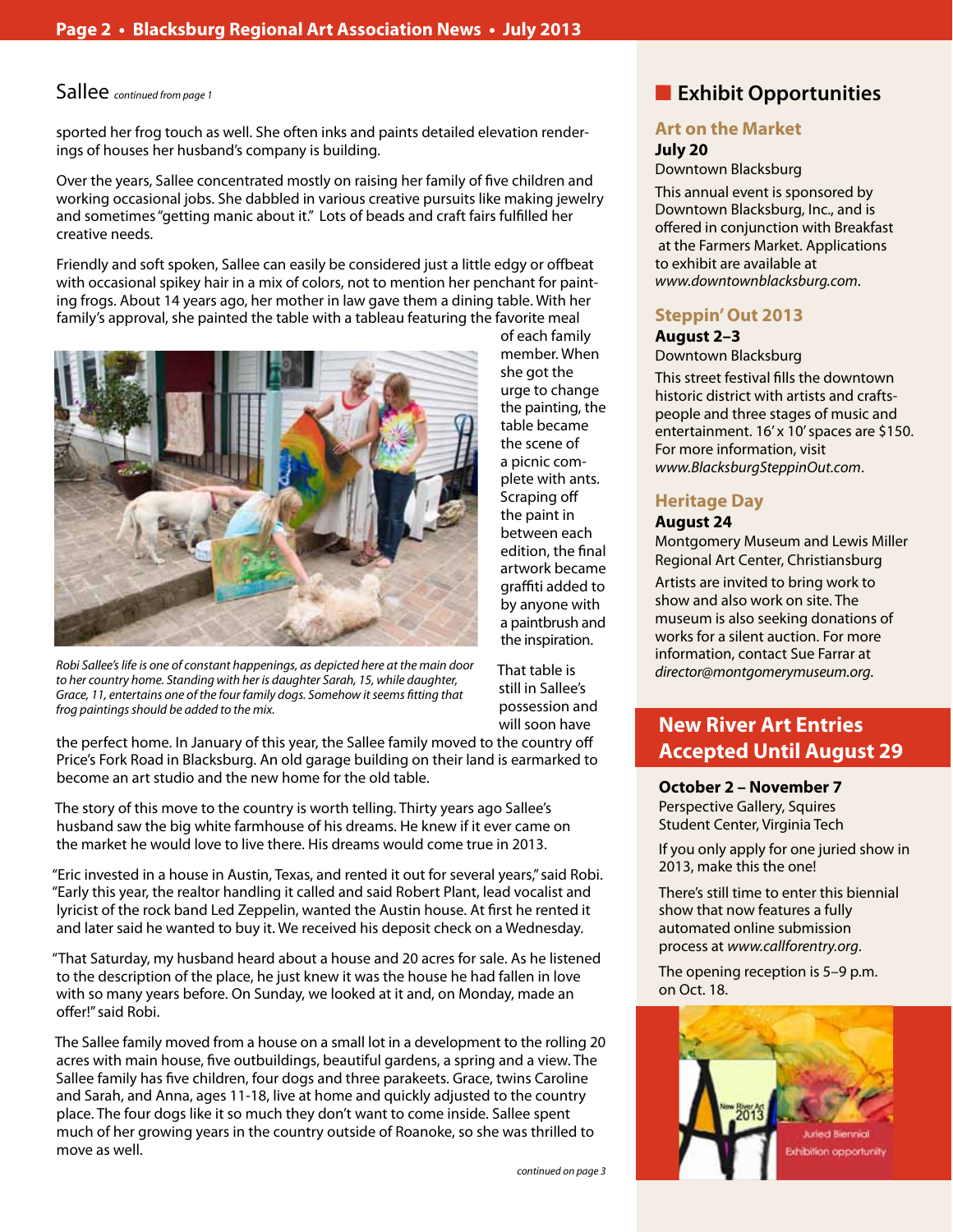"I can hardly believe we live here," said Robi. "It's beautiful and quiet and came with established gardens and renovation already completed. All we've done is paint the roof, refinish the wooden floors and install a new furnace."

Sallee's favorite place to paint is outdoors, en plein air, and now her "studio" is just steps away, inspiring her already to do some watercolor sketches. Because she has multiple sclerosis, long periods in hot weather are not good for her. "Here I can come inside to cool off whenever I want and BRAA artists are welcome to set up on our land to paint. Just call or email me first, please!"

Sallee has had multiple sclerosis since 1998, about a year after the birth of her twins. "I used to be a runner and swimmer when I was in school," said Sallee. "Having MS has made me a better person. I am more observant now and really appreciate the good things in my life."

Besides the beautiful new home to appreciate, she and her family members all appreciate that one of her children went through a big health scare since moving to the new home and is recovering very well. "It has been a very eventful year," said Sallee. "Maybe now I'll have time to learn more about framing my work and photographing it better. And I plan to step down from the BRAA position in November to concentrate more on my family and my art." $\blacksquare$ 

# **Lunch, art spot and board meeting**

The June BRAA art spot featured the prolific artist, Steven "Sketchy" White (*right*) who shared his oil painting pochade box and setup for plein air landscapes as well as examples of his work (*lower right*).

The **July 12** luncheon is at 11:30 a.m. at Famous Anthony's in Blacksburg. The

art talk begins at 12:15 and features Diane Relf, who will discuss fun things you can do with rust!

The board meeting follows at 12:30 p.m. Please send agenda items to Robi Sallee at *robisallee@hotmail.com*.

# **BRAA still needs** *you*

Within just a few months, BRAA will be electing officers for 2014. New leadership will be key to our continuing existence and vitality. Please seriously consider this and let Robi Sallee (*robisallee@hotmail.com*) know if you are willing to have your name placed in nomination for any of the offices— president, vicepresident (president-elect and program coordinator), recording secretary, or treasurer.

## Sallee *continued from page 2* n Now Showing

**July 15 – October 15, 2013** (except where indicated otherwise)

**Denisse Bento**, See Mark Optical, 2401 S. Main Street, Blacksburg

**Riley Chan**, Real Life Dental Care, 202 South Main Street, Blacksburg

**Leslye Bloom**, Warm Hearth Village, Blacksburg and Signature Nine Gallery, Roanoke

**Charlotte Chan**, Zeppoli's, 810 University City Blvd., Blacksburg

**Carol McNamee**, Holtzman Alumni Center, Virginia Tech campus (until September)

**Nancy Norton**, StellarOne, Arbor Drive, Christiansburg

**Diane Relf**, Brown Insurance, 100 Hubbard Street, Blacksburg and ICTAS, Virginia Tech campus (until mid-November)

**Cecilia Riegert**, ICTAS, Virginia Tech Campus (until mid-December)

**Gerri Young**, Mill Mountain Coffee and Tea, 700 N. Main Street, Blacksburg

*"Painting is easy when you don't know how, but very difficult when you do."* 

 *~Edgar Degas*